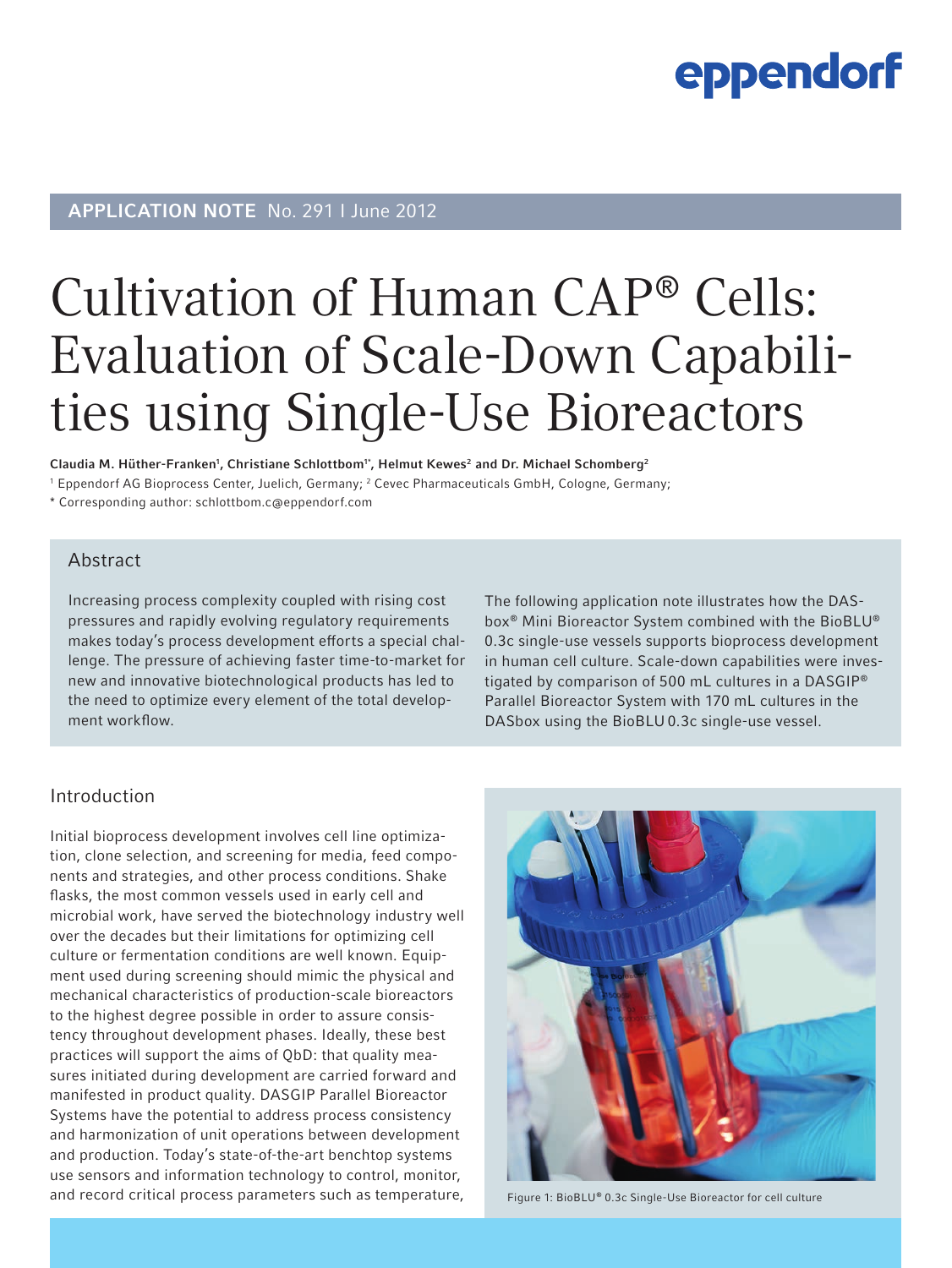pH, dissolved oxygen, and agitation. As in production-scale bioreactors, gassing and feeding proceed according to defined settings.

CEVEC® Pharmaceuticals GmbH (Cologne, Germany), a global solution provider focussing on the development of top notch human expression systems with highest ethical standards, has established a master cell bank (MCB) of CAP® cells growing in suspension, tested and certified according to ICH guidelines and European Pharmacopeia. The platform expression technologies CAP and CAP-T are based on specific, amniocyte-derived human cell lines. CAP and CAP-T were designed for stable and transient protein production and achieve highest protein yields with authentic human glycosylation patterns. Simple and reliable protocols allow for the fast generation of customized producer cell lines for pharmaceutically relevant proteins based on the parental permanent CAP cells under controlled and optimized conditions. For the required human cell line screening as well as for media optimization, the small working volumes of 100 – 250 mL make the extendable 4-fold DASbox and the BioBLU 0.3c single-use vessel a perfect fit. Bioprocesses are controlled as precise and effectively as they are in larger scale bioreactors while cell material, media and supplements as well as lab space are saved.

Several experiments were carried out aiming at verifying the scale-down capabilities from the DASGIP Parallel Bioreactor System, which CEVEC generally uses in process development, to the Mini Bioreactor System DASbox. To overcome the risk of cross-contamination and to reduce time for cleaning, sterilization and assembly they evaluated the novel developed BioBLU 0.3c single-use vessel. Which comes with a magnetic coupled stirrer and pitched blade impeller and holds several short and long dip-tubes as well as two standard PG13.5 ports facilitating full industry standard instrumentation. A specifically designed port including

**Viable Cell Number** 8.05+01  $7.06<sub>0</sub>$ 6.05+0 Viable Cell Number [ml-1]  $5.0660$ pas. **B**-POS-2 -PBS-4.0540  $-$  PBS-4  $3.06 + 0$  $2.06 +$ 1.0EK Process time [h]

Figure 2: Viable Cell numbers of all experiments with DASGIP Parallel Bioreactor Systems (PBS) and BioBLU 0.3c vessels with average growth rate of 0.02 h-1.

a gas permeable membrane allows for DO measurement using a reusable probe which can be plugged easily in directly on the bench. Recuperation of liquid from exhaust gas is carried out via a novel liquid-free operated condenser.

#### Materials and Methods

To evaluate the scale-down capability of the new DASbox Mini Bioreactor System and the usability of the BioBLU 0.3c single-use vessel experimental series with two different systems were carried out and compared. A 4-fold Parallel Bioreactor System for cell culture was used in 500 mL scale experiments (PBS). The corresponding small-scale approaches were carried out in a (parallel) DASbox system using single-use vessels with 170 mL (DASbox SU).

The recombinant human CAP cells producing a pharmaceutically relevant protein were batch cultivated for 7 d (170 h) in CEVEC's serum-free, chemically defined CAP medium supplemented with 40 mM glucose and 6 mM glutamine at 37 °C. Initial viable cell density was 3\*105 cells/mL. The DO set-point of 40 % was maintained by a constant stirrer speed and the oxygen concentration in the inlet gas. Stirrer speed was adjusted to 160 rpm (PBS) and 150 rpm (DASbox SU). The pH value was regulated to 7.1 by addition of 1 M Na2CO3 (feeding, speed rate regulated) and  $CO<sub>2</sub>$ (submerged gassing). Inlet gas (air,  $O_{2}$ , CO<sub>2</sub> and N<sub>2</sub>) was mixed continuously mass flow-controlled. The bioreactors were equipped with pitched blade impellers and liquidfree operated exhaust gas condensers. The pre-cultures were cultivated in 125 mL Erlenmeyer flasks (Corning) with 25 mL working volume using a shaker incubator (37 °C, 5 % CO<sub>2</sub>) agitating at 185 rpm (Multitron 2, Infors AG). The cells were expanded up to a viable cell density of 3\*106 cells/mL in the same medium used for bioreactor runs.



Figure 3: Comparism of metabolic activity by glucose consumption.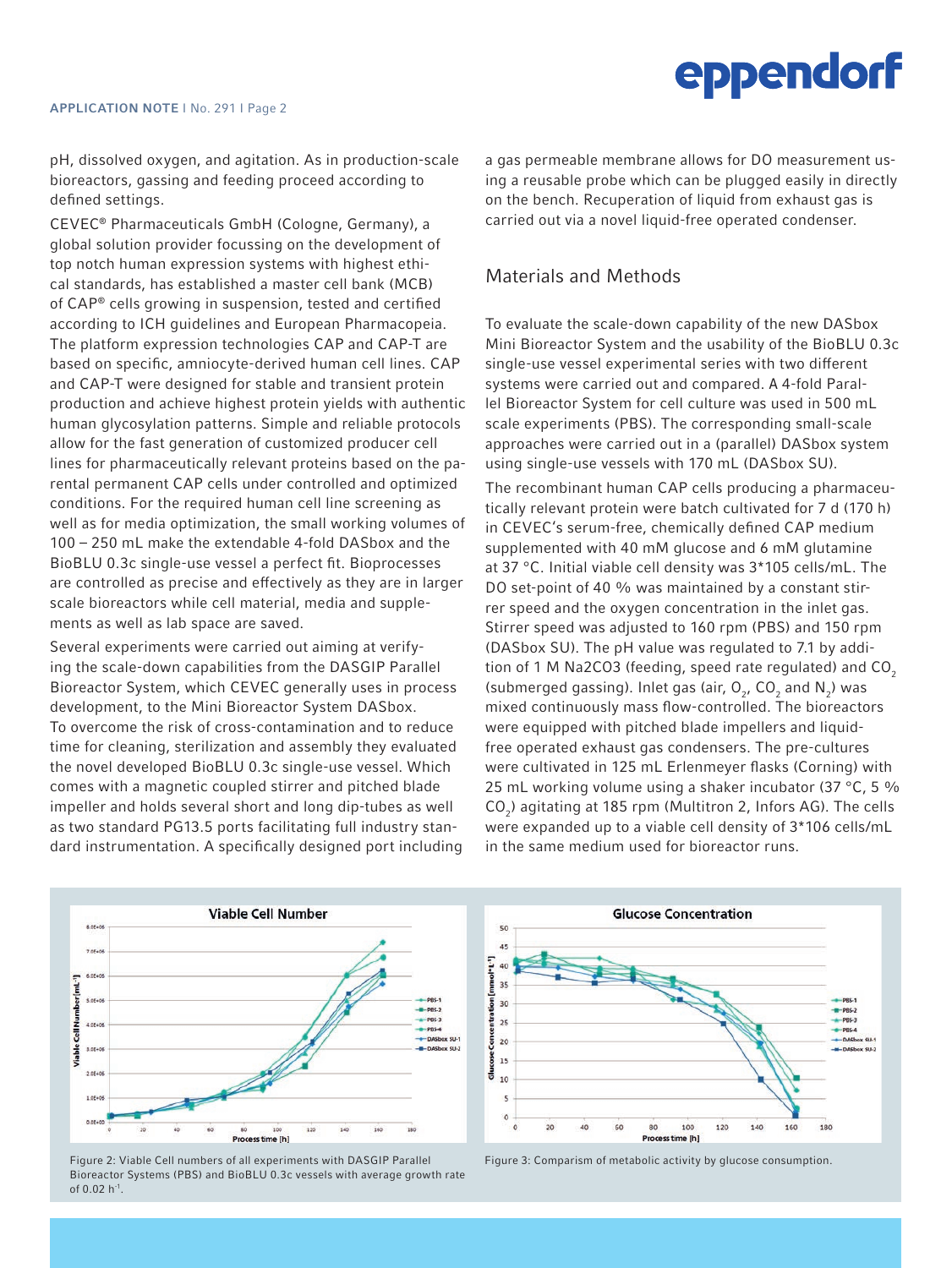The critical process parameters were monitored, controlled and visualized online while additionally offline parameters were added manually for collective analysis and storage in a joint database. Daily samples were taken in place. Viable cell numbers, the concentrations of glucose as well as the target protein were determined via semi-automated trypan blue cell counting (Cedex XS, Roche Innovatis), an automated glucose biosensor (YSI 7100 MBS, YSI Life Sciences) and ELISA, respectively.

### Results and Discussion

The highly comparable results shown in figures 2 and 3 prove the reliability of the process control in both independent experimental series.

The viable cell density increases exponentially within all cultivation studies in a reproducible manner with an average growth rate of 0.02 h-1. The corresponding anti-cyclic glucose consumption thereby illustrates the similar metabolism of the different cultures. Cell viabilities ranged in between 90 – 95 % for each sample. As shown in figure 4 the final product yield reached 80 – 121 % in respect to the average protein concentration gained with the Parallel Bioreactor System (PBS) commonly used at CEVEC. No differences in cell growth, metabolic activity and protein expression could be observed using the BioBLU 0.3 c single-use vessels. The results show the successful scale-down from a 500 mL (PBS) to 170 mL (DASbox SU) bioreactor working volume.



Figure 3: Product yield normalized to the average protein concentration gained using the DASGIP Parallel Bioreactor System (PBS)

### Conclusion

Summarized, the presented results give direct evidence to the scale-down capability of the DASbox Mini Bioreactor System used with single-use vessels. This proves the DASbox to be a superior tool for process development with human cell cultures. The small working volumes save material and consumable costs while utilizing single-use vessels drastically reduce turnover-times and thereby labour costs and development times.